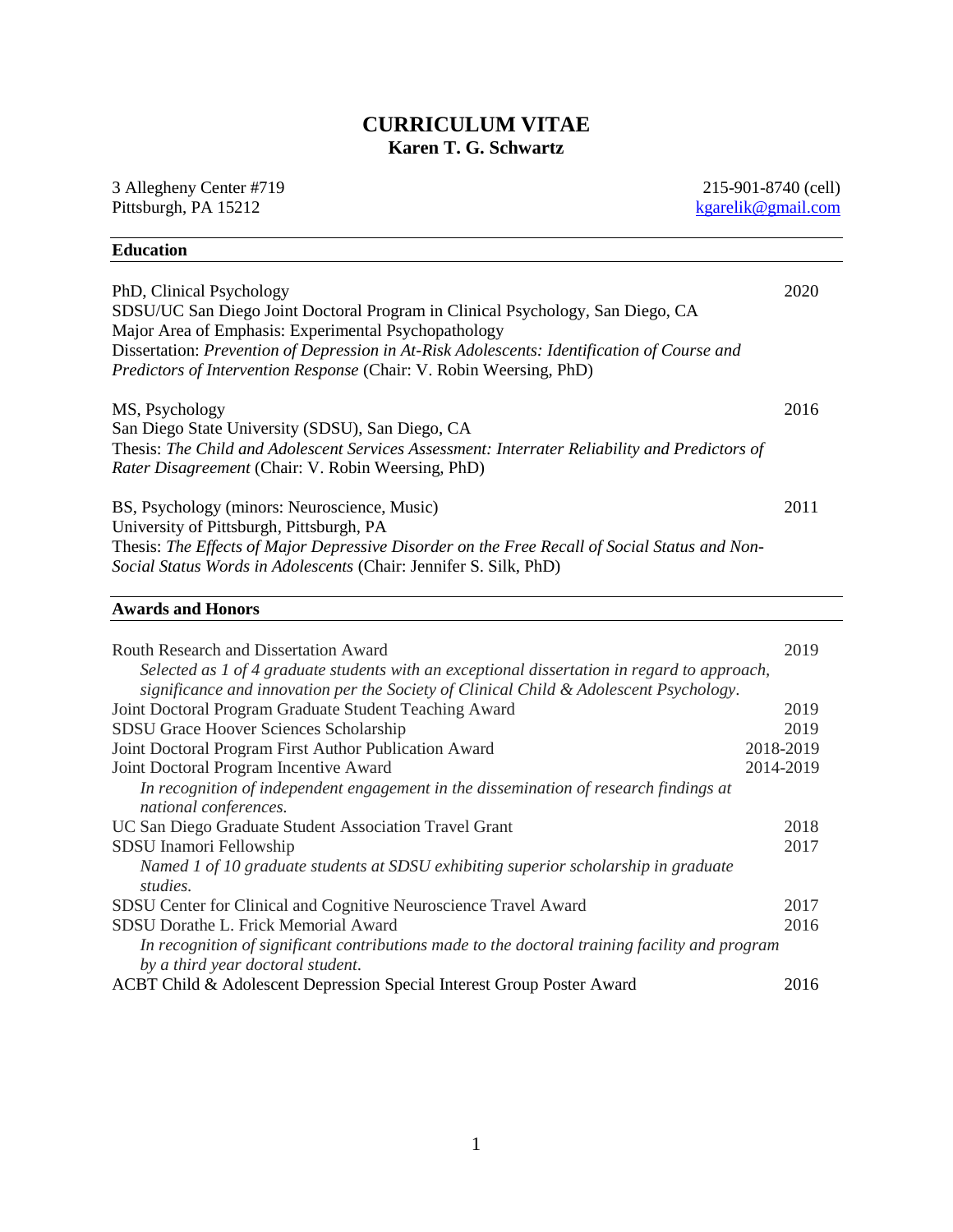#### **Research Appointments**

## *Child & Adolescent Anxiety & Mood Program* 2012-2019

SDSU, San Diego, CA

Graduate Research Assistant, Helping Families Cope with Stress Study (*8/2014-present*) PI: Bruce Compas, PhD, Judy Garber, PhD, V. Robin Weersing, PhD

This two-site randomized controlled trial (RCT) aimed to prevent depression in both children (8-15.9 years old) and parents using a group-based cognitive-behavioral "dual prevention" approach. Conducted eligibility screens, administered and scored semi-structured clinical interviews to identify the presence of *DSM-5* diagnoses (SCID/LIFE, KSADS) and traumatic events (ACES) in adults and their at-risk youth, across time points; trained graduate and undergraduate research assistants (RA) on assessment administration and scoring; developed and implemented a study-specific protocol for the administration of the cognition battery of the NIH Toolbox.

Graduate Research Coordinator, Neural Markers of Treatment Response Study (*1/2016-12/2017*) PI: Jillian Lee Wiggins, PhD, V. Robin Weersing, PhD

This study used fMRI to investigate the neurological mechanisms of treatment response in adolescents previously treated for anxiety and/or depression. Assisted in development of study protocol; led study recruitment, data collection, and analysis; trained and supervised graduate and undergraduate RAs.

Postbaccalaureate Research Coordinator, Brief Behavioral Therapy (BBT) for Anxiety and Depression in Pediatric Primary Care (*6/2012-6/2014*) PI: V. Robin Weersing, PhD, David Brent, MD

This two-site RCT tested the efficacy of a transdiagnostic, brief, behavioral intervention delivered in primary care to anxious and/or depressed youth between the ages of 8-16. Conducted eligibility screens and coordinated scheduling; administered baseline questionnaires and had primary responsibility for daily administration and coordination of the trial.

## *Families, Emotion, Neuroscience & Development Laboratory* 2009-2012

University of Pittsburgh Medical Center/Western Psychiatric Institute and Clinic, Pittsburgh, PA

Project Coordinator, Youth Emotional and Social Development Study (*6/2011-6/2012*) PI: Jennifer S. Silk, PhD

This study examined neurological reactivity to emotional and social stimuli in depressed compared to healthy youth ages 9 to 17 years old. Spearheaded efforts to complete recruitment; completed eligibility screens, coordinated scheduling, and assisted with data collection.

Postbaccalaureate Research Assistant, Child Anxiety Treatment Study - Treatment Follow-Up (*1/2011- 6/2012*)

PI: Greg J. Siegle, PhD, Jennifer S. Silk, PhD

This follow-up study to the Child Anxiety Treatment Study aimed to identify rates of depression conversion among anxious youth treated with CBT or client-centered therapy when originally recruited between the ages of 9 and 14. Collected neuropsychological data utilizing behavioral and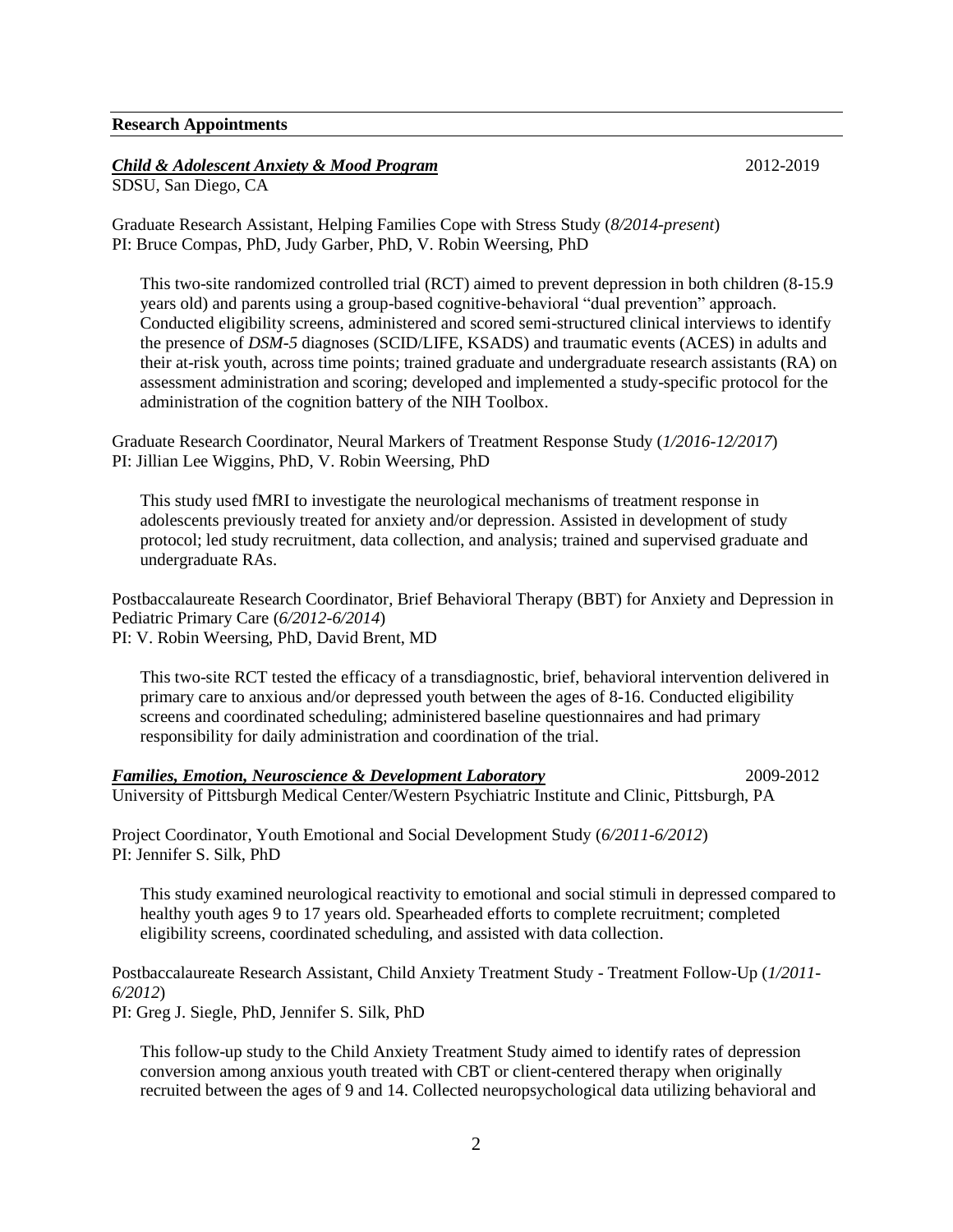fMRI protocols; conducted ecological momentary assessments of coping with participating youth via cell phone.

Undergraduate Research Assistant (8*/2009-12/2010*) PI: Jennifer S. Silk, PhD

Assisted in recruitment, eligibility screening via phone, and facilitation of behavioral neuropsychological tasks for multiple projects studying pediatric psychopathology; successfully completed and defended an honors thesis; entered and verified data using Excel, Access, WebData Express, and SPSS.

# *Mood and Anxiety Disorders Treatment & Research Program* 2010

University of Pennsylvania Health System, Philadelphia, PA

Undergraduate Research Assistant PI: Michael Thase, MD, Karl Rickels, MD

Tested the efficacy of various medications in samples of adults suffering from Bipolar Disorder, Major Depressive Disorder, or sleep disorders. Responsible for clinic management, study recruitment, and data entry using DatStat and Medidata; collected vital signs and electrocardiography; centrifuged and packaged blood samples for transport; experienced in drug accountability and audit preparation.

## **Clinical Experience**

#### *Psychology Intern* 2019-2020

Psychiatry and Behavioral Health Institute, Allegheny Health Network, Pittsburgh, PA Supervisors: Nancy Kennedy, PhD, Anthony P. Mannarino, PhD, Rebecca Weinberg, PsyD, Lorelei Rowe, PhD, Sarah Paul, PsyD

Conducted individual, group, and family-focused evidence-based assessment and therapy with children and adults in outpatient, intensive outpatient, and partial hospitalization settings. Trained in trauma-focused cognitive behavioral therapy (TF-CBT) and group processing therapy, in addition to other evidence-based modalities (i.e., Unified Protocol [UP], Cognitive Processing Therapy [CPT]). Co-facilitated mommy-baby treatment groups for women with peripartem mood disorders that incorporated elements of Dialectical Behavior Therapy (DBT), Interpersonal Therapy (IPT), Behavioral Activation (BA), CBT, and mindfulness.

## *Student Co-Supervisor* 2018-2019

SDSU Psychology Clinic, San Diego, CA Supervisors: Nader Amir, PhD, Ariel Lang, PhD

Co-supervised second-year clinical doctoral students in their delivery of CBT to clients with anxiety and mood disorder, and CPT for Post-Traumatic Stress Disorder; provided peer-support and instruction on specific and non-specific therapeutic techniques.

# *Child Group Facilitator* 2018-2019

Helping Families Cope with Stress – Family Depression Prevention Study Child & Adolescent Anxiety & Mood Program, San Diego, CA Supervisors: Bruce Compas, PhD, Judy Garber, PhD, Steven D. Hollon, PhD, V. Robin Weersing, PhD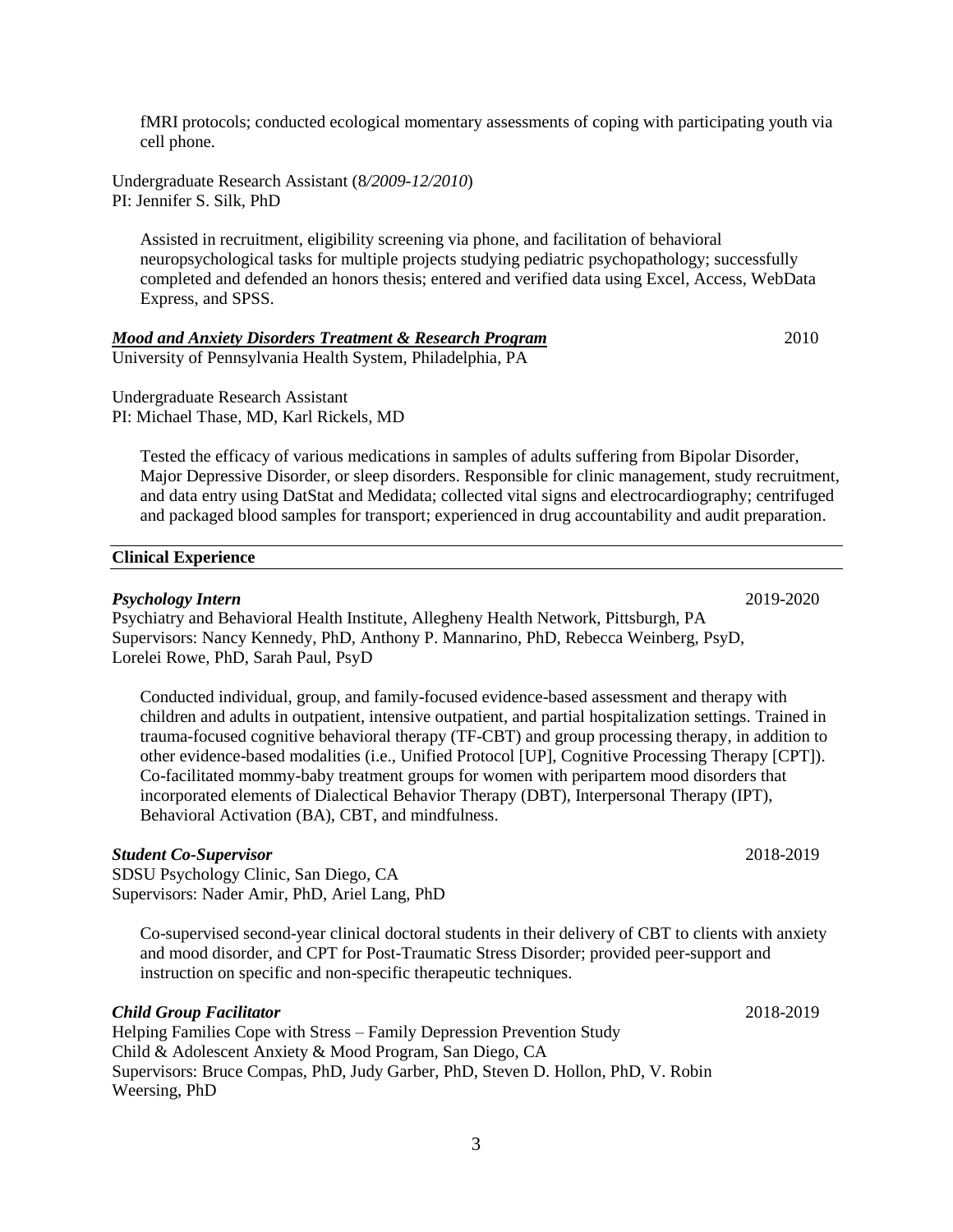Delivered a family-focused, group-based, cognitive behavioral prevention program for youth between the ages of 9-15 years at familial risk for depression development.

#### *Practicum Student* **2017-2018**

Outpatient Psychiatry Services, Rady Children's Hospital, San Diego, CA Supervisors: Kristen McCabe, PhD, Katherine Williams, PhD, Lauren Brookman-Frazee, PhD

Conducted individual or family-focused evidence-based therapy to youth, ages 2-18, in a state-funded outpatient community clinic; became *certified in Parent-Child Interaction Therapy* (PCIT) by PCIT International; delivered a talk on parental depression and pediatric treatment efficacy.

## *Practicum Student* **2016-2017**

Child and Adolescent Psychiatry Services, Rady Children's Hospital, San Diego, CA Supervisor: Sandra J. Brown, PhD, ABPP

Taught CBT and DBT skills to patients during individual and group sessions in a locked inpatient psychiatric unit for youth (7-17 years old) with severe mood and disturbances; facilitated the completion of pre-discharge safety plans; conducted neuropsychological assessments and produced integrated reports.

#### *Practicum Student* 2015-2016

SDSU Psychology Clinic, San Diego, CA Supervisors: V. Robin Weersing, PhD, Nader Amir, PhD, Michael Taylor, PhD

Provided CBT, including the facilitation of off-site exposure activities, to diverse individuals (8-59 years old) representing the greater San Diego community; conducted neuropsychological assessments and provided integrated reports to clients; delivered a case conference presentation: *The Complexity of Comorbidity, Culture, and Development.*

#### **Publications**

#### Peer-Reviewed Articles

- Kryza-Lacombe, M., Kiefer, C., **Schwartz, K. T. G.,** Strickland, K., & Wiggins, J. L. (*under review*). Varying attentional demands to emotional faces: Disentangling neural mechanisms of irritability from anxiety. *Depression and Anxiety.*
- Brent, D. A., Rozenman, M. S., Gonzalez, A., **Schwartz, K. T. G.**, Dickerson, J. F., Lynch, F. L., … & Weersing, V. R. (*in press*). Brief behavioral therapy for pediatric anxiety and depression in primary care: Long-term outcomes*. Journal of the American Academy of Child and Adolescent Psychiatry.*  doi: 10.1016/j.jaac.2019.06.009
- **Schwartz, K. T. G.**, Kryza-Lacombe, M., Liuzzi, M. T., Weersing, V. R., & Wiggins, J. L. (2019). Social and non-social reward: A preliminary examination of clinical improvement and neural reactivity in adolescents treated with behavioral therapy for anxiety and depression. *Frontiers of Behavioral Neuroscience, 13,* 1-18. doi: 10.3389/fnbeh.2019.00177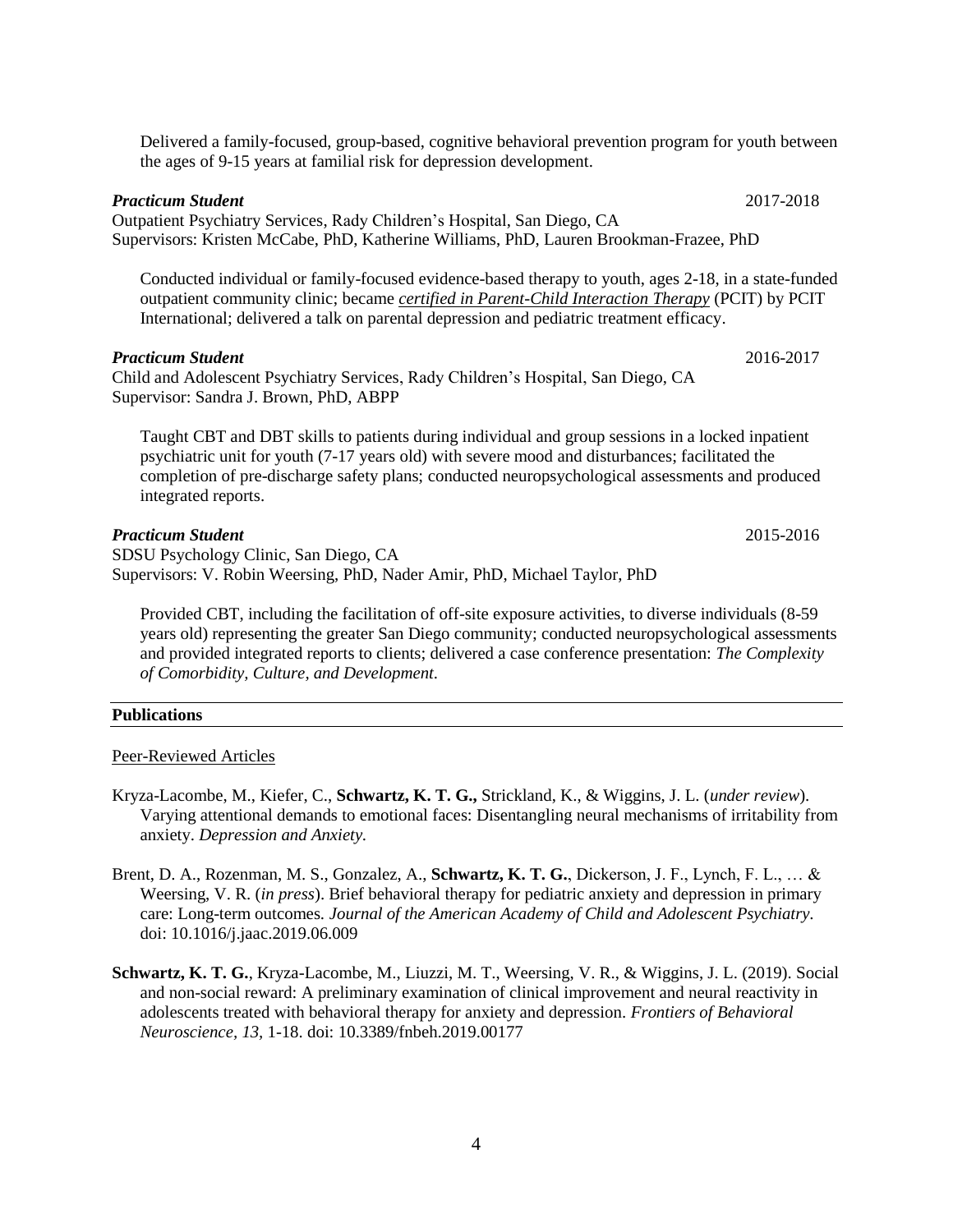- Gordon, J. R., Baik, S., **Schwartz, K. T. G.**, & Wells, K. J. (2019). Comparing the mental health of sexual minority and heterosexual cancer survivors: A systematic review. *LGBT Health.* epub ahead of print. doi:10.1089/lgbt.2018.0204
- **Schwartz, K. T. G.,** Bowling, A. A., Dickerson, J. F., Lynch, F. L., Brent, D. A., Porta, G., … & Weersing, V. R. (2018). The Child and Adolescent Services Assessment: Interrater reliability and predictors of rater disagreement. *Administration and Policy in Mental Health and Mental Health Services Research, 45,* 944-957. doi: 10.1007/s10488-018-0876-8
- Dougherty, L., **Schwartz, K. T. G.**, Kryza-Lacombe, M., Weisberg, J., Spechler, P., Blankenship, S., & Wiggins, J. L. (2018). Preschool and school-age irritability predict reward-related brain function. *Journal of the American Academy of Child & Adolescent Psychiatry, 57,* 407-417.
- Wiggins, J. L., **Schwartz, K. T. G.**, Kryza-Lacombe, M., Spechler, P., Blankenship, S., & Dougherty, L. (2017). Neural reactivity to reward in school-age offspring of depressed mothers. *Journal of Affective Disorders, 214,* 81-88*.* doi: 10.1016/j.jad.2017.03.020
- Weersing, V. R., Jeffreys, M., Do, M. T., **Schwartz, K. T. G.**, & Bolano, C. (2017). Evidence-base update of psychosocial treatments for child and adolescent depression. *Journal of Clinical Child and Adolescent Psychology, 46,* 11-43. doi: 10.1080/15374416.2016.1220310
- Garber, J., Brunwasser, S., Zerr, A., **Schwartz, K. T. G.**, Sova, K., & Weersing, V. R. (2016). Treatment and prevention of depression and anxiety in youth: Test of cross-over effects. *Depression and Anxiety, 33,* 939-959*.* doi: 10.1002/da.22519

## Book Chapters

Weersing, V. R., **Schwartz, K. T. G.**, & Bolano, C. (2015). Moderators and mediators of treatments for youth with depression. In M. Maric, P. J. M. Prins, & T. H. Ollendick (Eds.), *Moderators and Mediators of Youth Treatment Outcomes*. New York, NY: Oxford University Press.

## **Presentations**

## **Symposia**

- **Schwartz, K. T. G.**, Garber, J., & Weersing, V. R. (2019, November). *Prevention of Depression in At-Risk Adolescents: Identification of Course and Predictors of Intervention Response.* In **K. T. G. Schwartz** (Chair), *Long-term Effects of Youth Depression Prevention Programs: Patterns, Moderators and Effects on Parental Depression.* Symposium to be conducted at the 53<sup>rd</sup> Annual Convention of the Association for Behavioral and Cognitive Therapies (ABCT), Atlanta, GA.
- **Schwartz, K. T. G.**, Garber, J., Weersing, V. R., Clarke, G. N., Brent, D. A., Beardslee, W. R., … & Hollon, S. D. (2018, November). *A latent profile analysis of the Children's Depression Rating Scale-Revised: Understanding the front-running symptoms of depression risk in teens.* In **K. T. G. Schwartz** (Chair), *Pediatric irritability: Current understandings and implications for care.*  Symposium conducted at the  $52<sup>nd</sup>$  Annual Convention of the Association for Behavioral and Cognitive Therapies (ABCT), Washington, DC.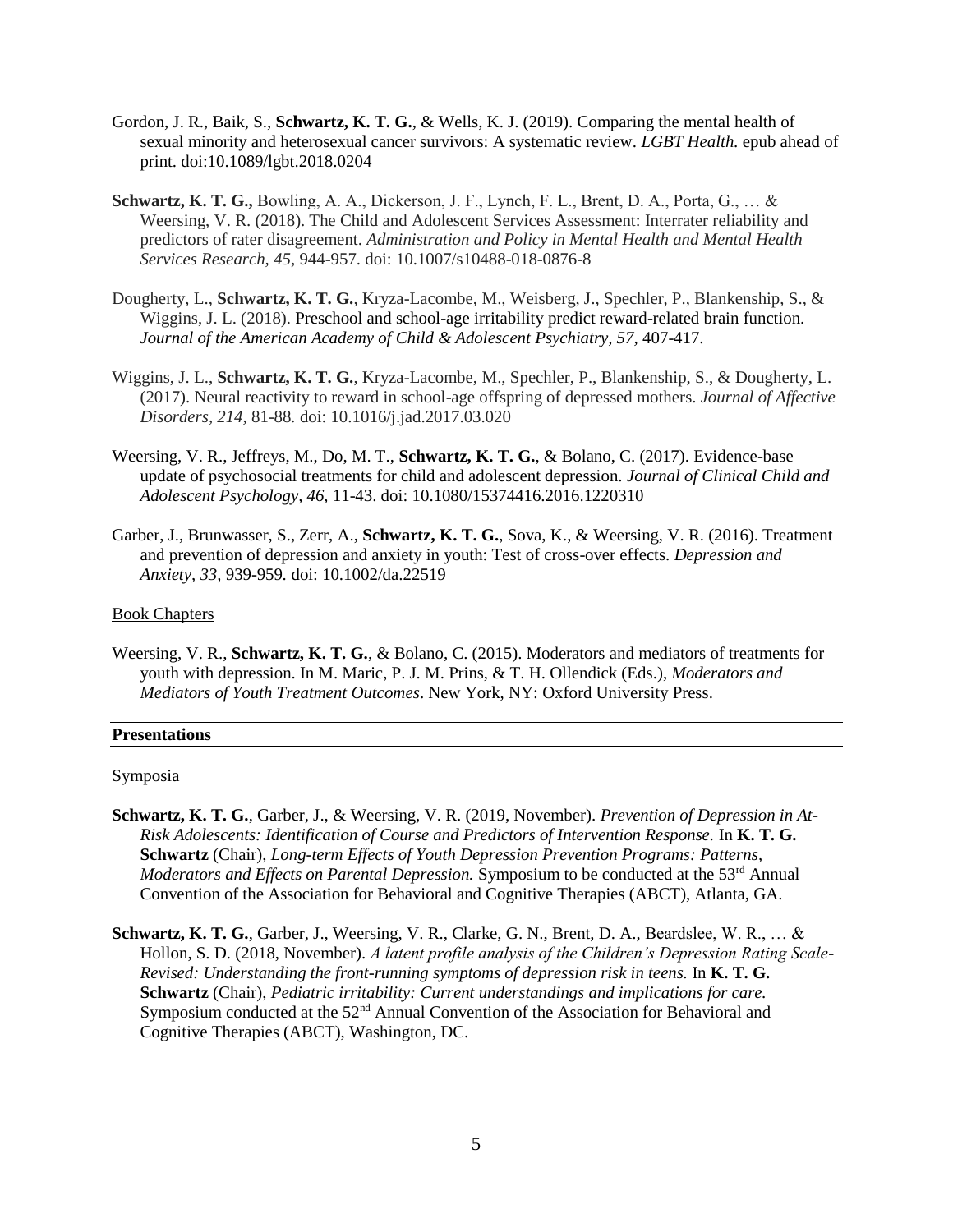- **Schwartz, K. T. G.**, Zerr, A. A., Rozenman, M. Gonzalez, A., Jeffreys, M., Dickerson, J. F., … & Weersing, V. R. (2017, November). *Brief behavioral therapy for anxiety and depression in pediatric primary care: Secondary outcomes*. In V. R. Weersing (Chair), *Brief behavioral therapy for anxiety and depression in pediatric primary care: Predictors, moderators, and outcomes.* Symposium conducted at the 51<sup>st</sup> Annual Convention of the Association for Behavioral and Cognitive Therapies (ABCT), San Diego, CA.
- **Schwartz, K. T. G.**, Kryza-Lacombe, M., Spechler, P., Blankenship, S., Dougherty, L., & Wiggins, J. L. (2017, November). *Intergenerational transmission of risk: Evaluating links between brain and behavior in children at risk for depression*. In J. L. Wiggins (Chair), *Mechanisms of risk for intergenerational transmission of anxiety and depression: Multimodal methodologies.* Symposium conducted at the 51<sup>st</sup> Annual Convention of the Association for Behavioral and Cognitive Therapies (ABCT), San Diego, CA.
- **Schwartz, K. T. G.**, Kryza-Lacombe, M., Panggat, Y., Bills, S., Spechler, P., Blankenship, S., Dougherty, L., & Wiggins, J. L. (2017, March). Neural reactivity to reward in school-age offspring of depressed mothers. Symposium conducted at the 10th Annual SDSU Student Research Symposium (SRS), San Diego, CA.
- Weersing, V. R., **Schwartz, K. T. G.**, & Bolano, C. (2016, October). *Moderators and mediators of treatments for youth with depression*. In M. Maric & T. H. Ollendick (Chairs), *Moderators and mediators of youth treatment outcomes: Where to, from here?* Symposium conducted at the 50<sup>th</sup> Annual Convention of the Association for Behavioral and Cognitive Therapies (ABCT), New York, NY.

# Posters

- Goger, P., **Schwartz, K. T. G.**, Weersing, V. R., Garber, J., & Compas, B. (2019, November). *The association between stressful life events and coping in parents with a history of depression.* Poster to be presented at the 53<sup>rd</sup> Annual Convention of the Association for Behavioral and Cognitive Therapies (ABCT), Atlanta, GA.
- Kado, M., **Schwartz, K. T. G.**, & Weersing, V. R. (2019, April). *Negative life events as a prospective predictor of general functioning in adolescents.* Poster presented at the 99<sup>th</sup> Annual Convention of the Western Psychological Association (WPA), Pasadena, CA.
- Glisson, R. M., Ramirez, C., Banuelos, D. A., Martin, P., **Schwartz, K. T. G.**, Weersing, V. R., & Garber, J. (2019, April). *Relations between adolescent irritability and parenting behaviors.* Poster presented at the 99<sup>th</sup> Annual Convention of the Western Psychological Association (WPA), Pasadena, CA. *Winner of the 2019 Student Scholarship Award*.
- Glisson, R. M., Ramirez, C., Banuelos, D. A., Martin, P., **Schwartz, K. T. G.**, Weersing, V. R., & Garber, J. (2019, March). *Parenting style, adolescent irritability and the potential impact of*  environmental factors. Poster presented at the 12<sup>th</sup> Annual SDSU Student Research Symposium (SRS), San Diego, CA.
- Goger, P., Weersing, V. R., **Schwartz, K. T. G.**, Clarke, G. N., Brent, D. A., Beardslee, W. R., … & Garber, J. (2018, November). *It's all in the family: Multigenerational transmission of youth*  depression risk in a prevention study. Poster presented at the 52<sup>nd</sup> Annual Convention of the Association for Behavioral and Cognitive Therapies (ABCT), Washington, DC.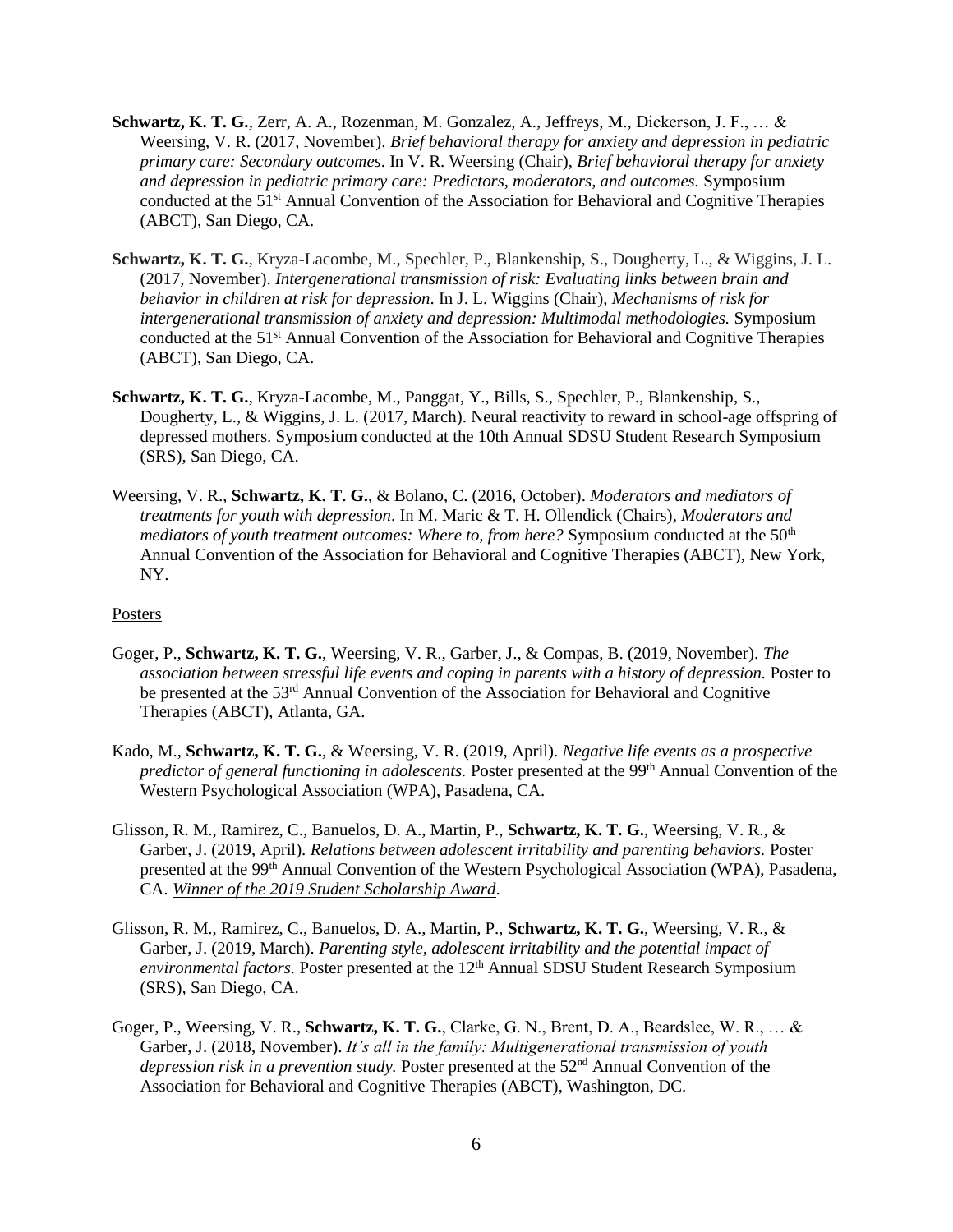- Finn, D. M., **Schwartz, K. T. G.**, Weersing, V. R., Brent, D. A., Clarke, G. N., Beardslee, W. R., … & Garber, J. (2018, October). *Self-perceived family and school functioning predict depressive episodes for at-risk adolescents.* Poster presented at the 65<sup>th</sup> Annual Meeting of the American Academy of Child and Adolescent Psychiatry (AACAP), Seattle, WA.
- Alsaigh, D., Gratalo, M., Kryza-Lacombe, M., **Schwartz, K. T. G.**, Amir, N., & Wiggins, J. L. (2018, March). *The relationship between executive functioning and anxiety in adolescents*. Poster presented at the 11th Annual SDSU Student Research Symposium (SRS), San Diego, CA.
- Wang, A. W., Zerr, A. A., **Schwartz, K. T. G.**, Weersing, V. R., Brent, D. A., Clarke, G. N., … & Garber, J. (2017, November). *Parent depression and youth self-esteem: The moderating role of parenting in high-risk youth.* Poster presented at the 51<sup>st</sup> Annual Convention of the Association for Behavioral and Cognitive Therapies (ABCT), San Diego, CA.
- **Schwartz, K. T. G.**, Kryza-Lacombe, M., Panggat, Y., Bills, S., Spechler, P., Blankenship, S., Dougherty, L., & Wiggins, J. L. (2017, May). *Neural reactivity to monetary reward in the school-age offspring of depressed parents.* Poster presented at the 72nd Annual Scientific Program and Convention of the Society of Biological Psychiatry (SOBP), San Diego, CA.
- Wang, A., Zerr, A., **Schwartz, K. T. G.**, & Weersing, V. R. (2017, March). *Comorbidity of anxiety and depression in a clinical sample of internalizing youth*. Poster presented at the 38th Annual Meeting and Scientific Sessions of the Society of Behavioral Medicine (SBM), San Diego, CA.
- **Schwartz, K. T. G.**, Kryza-Lacombe, M., Weisberg, J., Spechler, P., Blankenship, S., Dougherty, L. & Wiggins, J. L. (2017, March). *The impact of clinical symptoms on neural reactivity to monetary reward in the school-age offspring*. Poster presented at the  $10<sup>th</sup>$  Annual Conference of the Social  $\&$ Affective Neuroscience Society (SANS), Los Angeles, CA.
- Sarkisian, M., **Schwartz, K. T. G.**, Weersing, V. R., & Garber, J. (2017, March). *Interpersonal irritability as a predictor of depression onset in at-risk adolescents.* Poster presented at the 10th Annual SDSU Student Research Symposium (SRS), San Diego, CA.
- **Schwartz, K. T. G.**, Wiggins, J. L., & Weersing, V. R. (2016, October). *An exploratory factor analysis of irritability in a sample of anxious and/or depressed youth.* Poster presented at the 50<sup>th</sup> Annual Convention of the Association for Behavioral and Cognitive Therapies (ABCT), New York, NY. *Winner of the 2016 Child & Adolescent Depression Special Interest Group (SIG) Poster Award*.
- **Schwartz, K. T. G.**, Bowling, A. A., Do, M., & Weersing, V. R. (2015, November). *Interrater reliability of the Child and Adolescent Services Assessment*. Poster presented at the 49th Annual Convention of the Association for Behavioral and Cognitive Therapies (ABCT), Chicago, IL.
- Zerr, A., **Schwartz, K. T. G.**, Jeffreys, M., & Weersing, V. R. (2015, November). *Latent class analysis of symptom clusters in a primary care sample of anxious and/or depressed youths.* Poster presented at the 49<sup>th</sup> Annual Convention of the Association for Behavioral and Cognitive Therapies (ABCT), Chicago, IL.
- Bowling, A. A., Jeffreys, M., **Schwartz, K. T. G.**, & Weersing, V. R. (2015, November). *Predictors of cross-informant agreement in a sample of internalizing youth.* Poster presented at the 49<sup>th</sup> Annual Convention of the Association for Behavioral and Cognitive Therapies (ABCT), Chicago, IL.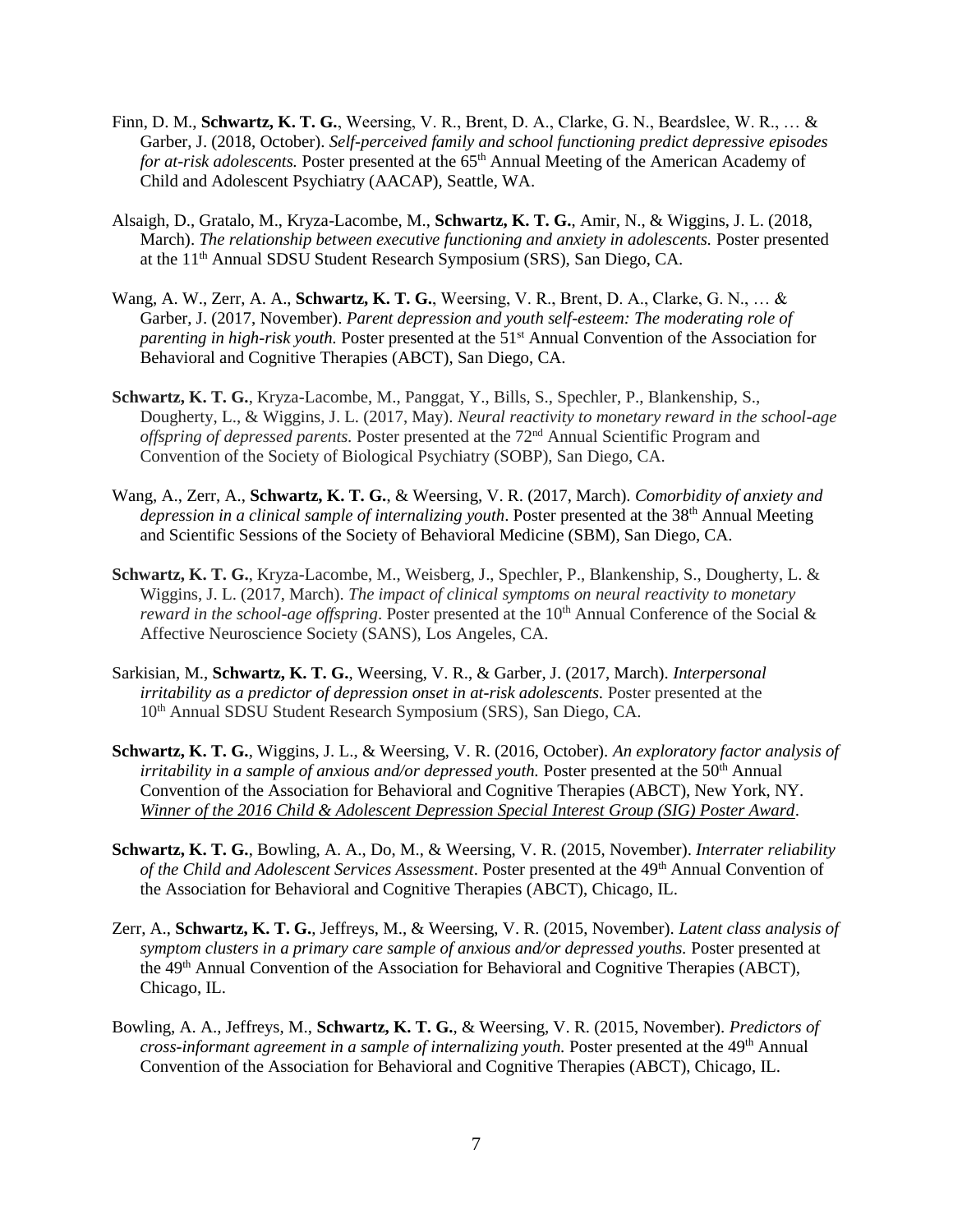- **Schwartz, K. T. G.**, Brent, D. A., & Weersing, V. R. (2014, November). *The relationship between ASD symptoms and internalizing symptoms in a primary care sample of anxious and/or depressed youth*. Poster presented at the 48<sup>th</sup> Annual Convention of the Association for Behavioral and Cognitive Therapies (ABCT), Philadelphia, PA.
- **Garelik, K. T.**, Dickerson, J. F., Lynch, F., Brent, D. A., & Weersing, V. R. (2013, November). *How self-report and administered measures predict CGI-S scores in a primary care sample of anxious and/or depressed youths*. Poster presented at the 47th Annual Convention of the Association for Behavioral and Cognitive Therapies (ABCT), Nashville, TN.
- Conover, K. L., Jeffreys, M., **Garelik, K. T.**, Brent, D. A., & Weersing, V. R. (2013, November). *Barriers to treatment engagement for youth anxiety and depression.* Poster presented at the 47<sup>th</sup> Annual Convention of the Association for Behavioral and Cognitive Therapies (ABCT), Nashville, TN.
- **Garelik, K. T.**, Jeffreys, M., Brent, D. A., & Weersing, V. R. (2013, April). *Cross-informant agreement on internalizing symptoms in a sample of treatment-seeking youths and their caregivers*. Poster presented at the 33rd Annual Conference of the Anxiety and Depression Association of America (ADAA), La Jolla, CA.
- Conover, K. L., Jeffreys, M., **Garelik, K. T.**, Brent, D. A., & Weersing, V. R. (2013, April). *Barriers to treatment for youth anxiety and depression*. Poster presented at the 33<sup>rd</sup> Annual Conference of the Anxiety and Depression Association of America (ADAA), La Jolla, CA.
- **Garelik, K. T.**, Davis, S., & Silk, J. S. (2012, March). *Emotional word ratings in youth at high-risk for depression.* Poster presented at the Society for Research on Adolescence (SRCD) Biennial Meeting, Vancouver, BC, Canada.
- Nichols, S. R., Silk, J. S., Tan, P., & **Garelik, K. T.** (2011, April). *Interactions between mood and presence of siblings in anxious and non-anxious children*. Poster presented at the Society for Research on Child Development (SRCD) Biennial Meeting, Montreal, Ontario, Canada.

# **Teaching and Advising**

| <i>Instructor</i> , PSY 495: Field Placement in Psychology, SDSU, San Diego, CA         | 2018-2019 |
|-----------------------------------------------------------------------------------------|-----------|
| Research Co-Mentor, Child & Adolescent Anxiety & Mood Program, SDSU,                    | 2016-2017 |
| San Diego, CA                                                                           |           |
| <b>Professional Training</b>                                                            |           |
|                                                                                         |           |
| Unified Protocol for Transdiagnostic Treatment of Emotional Disorders, Allegheny Health | 2019      |
| Network, Pittsburgh, PA                                                                 |           |
| Bayesian Mediation Analysis, SDSU/UC San Diego Joint Doctoral Program in Clinical       | 2018      |
| Psychology, San Diego, CA                                                               |           |
| Introduction to R, SDSU, San Diego, CA                                                  | 2018      |
| Transgender & Gender Non-Conforming Youth, Rady Children's Hospital, San Diego, CA      | 2018      |
| AFNI Bootcamp, SDSU, San Diego, CA                                                      | 2016      |
| NIH Toolbox, HealthMeasures User Workshop, Rosemont, IL                                 | 2016      |
| fMRI Operator Training, UC San Diego, San Diego, CA                                     | 2016      |